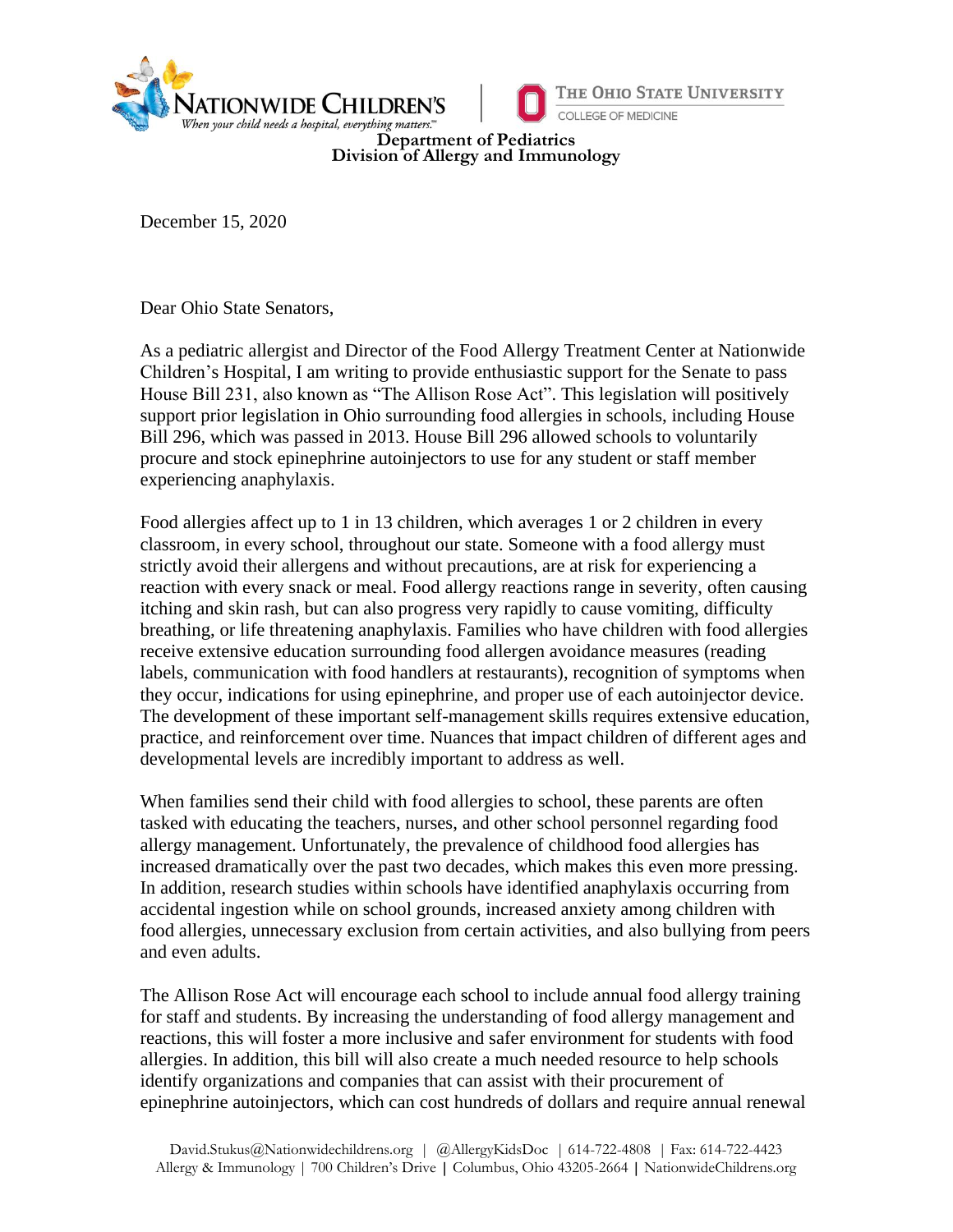due to expiration dates. As someone who has personally written hundreds of prescriptions to help schools across Ohio obtain free epinephrine autoinjectors, I can attest that additional resources are absolutely needed. Despite passage of the stock epinephrine legislation in 2013, we still lack a centralized resource across Ohio to help schools obtain autoinjectors or track their distribution.

In summary, House Bill 231 will improve the lives of children with food allergies who attend school in Ohio. I have the privilege of helping thousands of families with food allergies navigate their lives on a daily basis. I know their stories and I know their struggles, which often center around sending their child to school. Please strongly consider passing this important legislation to provide a safe and inclusive environment for all school children.

Sincerely,



David R. Stukus, MD, FAAAAI, FACAAI, FAAP Associate Professor of Pediatrics Director, Food Allergy Treatment Center Associate Director, Allergy/Immunology Pediatric Fellowship Training Program Nationwide Children's Hospital The Ohio State University College of Medicine 700 Children's Drive  $ED - 6022$ Columbus, Ohio 43205 P: (614) 722-4808 F: (614) 722-4423 David.stukus@nationwidechildrens.org